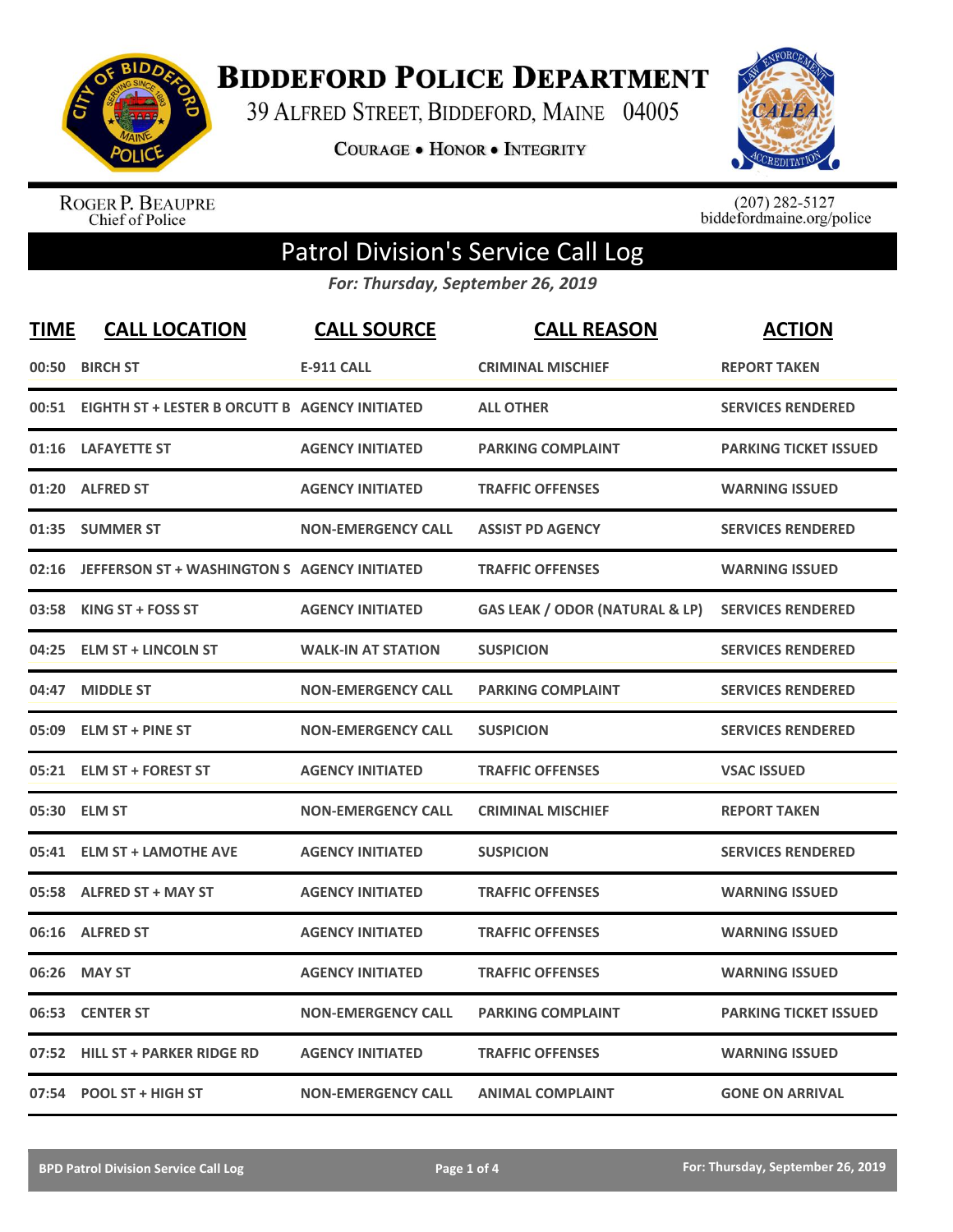| <b>TIME</b> | <b>CALL LOCATION</b>                                                                                                                                             | <b>CALL SOURCE</b>                | <b>CALL REASON</b>                                                 | <b>ACTION</b>                |  |
|-------------|------------------------------------------------------------------------------------------------------------------------------------------------------------------|-----------------------------------|--------------------------------------------------------------------|------------------------------|--|
|             | 08:21 FRANKLIN ST                                                                                                                                                | <b>RADIO</b>                      | <b>SUSPICION</b>                                                   | <b>SERVICES RENDERED</b>     |  |
| 08:25       | <b>OLD POOL RD</b>                                                                                                                                               | <b>WALK-IN AT STATION</b>         | <b>BURGLARY</b>                                                    | <b>SERVICES RENDERED</b>     |  |
|             | 08:39 WATER ST + PIKE ST                                                                                                                                         | <b>AGENCY INITIATED</b>           | <b>TRAFFIC OFFENSES</b>                                            | <b>WARNING ISSUED</b>        |  |
|             | 08:56 ACORN ST                                                                                                                                                   | <b>AGENCY INITIATED</b>           | <b>CODES ENFORCEMENT</b>                                           | <b>REFERRED OTHER AGENCY</b> |  |
|             | 09:08 SOUTH ST                                                                                                                                                   | <b>AGENCY INITIATED</b>           | <b>TRAFFIC OFFENSES</b>                                            | <b>WARNING ISSUED</b>        |  |
| 09:26       | <b>MAIN ST + HIGHLAND ST</b>                                                                                                                                     | <b>AGENCY INITIATED</b>           | <b>TRAFFIC OFFENSES</b>                                            | <b>WARNING ISSUED</b>        |  |
| 09:26       | <b>SACO FALLS WAY</b>                                                                                                                                            | <b>WALK-IN AT STATION</b>         | <b>DOMESTIC COMPLAINTS</b>                                         | <b>REPORT TAKEN</b>          |  |
|             | 09:31 MAIN ST                                                                                                                                                    | <b>NON-EMERGENCY CALL</b>         | <b>SUSPICION</b>                                                   | <b>SERVICES RENDERED</b>     |  |
|             | 09:55 BACON ST                                                                                                                                                   | <b>AGENCY INITIATED</b>           | <b>ANIMAL COMPLAINT</b>                                            | <b>NEGATIVE CONTACT</b>      |  |
|             | 10:06 ALFRED ST                                                                                                                                                  | <b>NON-EMERGENCY CALL</b>         | <b>ANIMAL COMPLAINT</b>                                            | <b>SERVICES RENDERED</b>     |  |
|             | <b>10:09 MAIN ST</b>                                                                                                                                             | <b>NON-EMERGENCY CALL</b>         | <b>THEFT OF MISLAID PROPERTY</b>                                   | <b>REPORT TAKEN</b>          |  |
|             | 10:17 ALFRED ST + PRECOURT ST                                                                                                                                    | <b>NON-EMERGENCY CALL</b>         | <b>TRAFFIC LIGHT MALFUNCTION</b>                                   | <b>SERVICES RENDERED</b>     |  |
|             | 10:56 ALFRED ST                                                                                                                                                  | <b>WALK-IN AT STATION</b>         | <b>PAPERWORK</b>                                                   | <b>PAPERWORK SERVED</b>      |  |
| 10:58       | <b>WENTWORTH ST</b>                                                                                                                                              | <b>WALK-IN AT STATION</b>         | <b>VIOL PROTECTION FROM HARASS</b>                                 | <b>NO VIOLATION</b>          |  |
| 11:10       | <b>WASHINGTON ST</b>                                                                                                                                             | <b>NON-EMERGENCY CALL</b>         | <b>DRINKING IN PUBLIC</b>                                          | <b>ARREST(S) MADE</b>        |  |
|             |                                                                                                                                                                  |                                   | OFFENDER: DALE EUGENE EVERETT  AGE: 67  RESIDENT OF: BIDDEFORD, ME |                              |  |
|             | <b>CHARGE: DRINKING IN PUBLIC</b><br>CHARGE: VIOLATING CONDITION OF RELEASE                                                                                      |                                   |                                                                    |                              |  |
|             | 11:15 ALFRED ST + MARINER WAY                                                                                                                                    | <b>NON-EMERGENCY CALL</b>         | <b>TRAFFIC LIGHT</b>                                               | <b>SERVICES RENDERED</b>     |  |
|             | 11:29 ELM ST                                                                                                                                                     | NON-EMERGENCY CALL WARRANT ARREST |                                                                    | <b>ARREST(S) MADE</b>        |  |
|             | OFFENDER: DEBORAH A MERRITT  AGE: 54  RESIDENT OF: BIDDEFORD, ME<br><b>CHARGE: USING COUNTERFEIT VEHICLE INSPECTION STICKER</b><br><b>CHARGE: WARRANT ARREST</b> |                                   |                                                                    |                              |  |
|             | <b>11:56 UNION ST</b>                                                                                                                                            | <b>WALK-IN AT STATION</b>         | <b>HARASSMENT</b>                                                  | <b>REPORT TAKEN</b>          |  |
|             | 12:38 HILL ST                                                                                                                                                    | <b>NON-EMERGENCY CALL</b>         | <b>THEFT</b>                                                       | <b>REPORT TAKEN</b>          |  |
|             | 12:42 LINCOLN ST                                                                                                                                                 | <b>NON-EMERGENCY CALL</b>         | <b>ANIMAL COMPLAINT</b>                                            | <b>SERVICES RENDERED</b>     |  |
|             | 12:44 WASHINGTON ST                                                                                                                                              | <b>NON-EMERGENCY CALL</b>         | <b>TRESPASSING</b>                                                 | <b>WARNING ISSUED</b>        |  |
|             | 13:07 MAIN ST                                                                                                                                                    | <b>NON-EMERGENCY CALL</b>         | <b>SUSPICION</b>                                                   | <b>SERVICES RENDERED</b>     |  |
|             | 13:23 MAIN ST                                                                                                                                                    | <b>NON-EMERGENCY CALL</b>         | <b>SUSPICION</b>                                                   | <b>SERVICES RENDERED</b>     |  |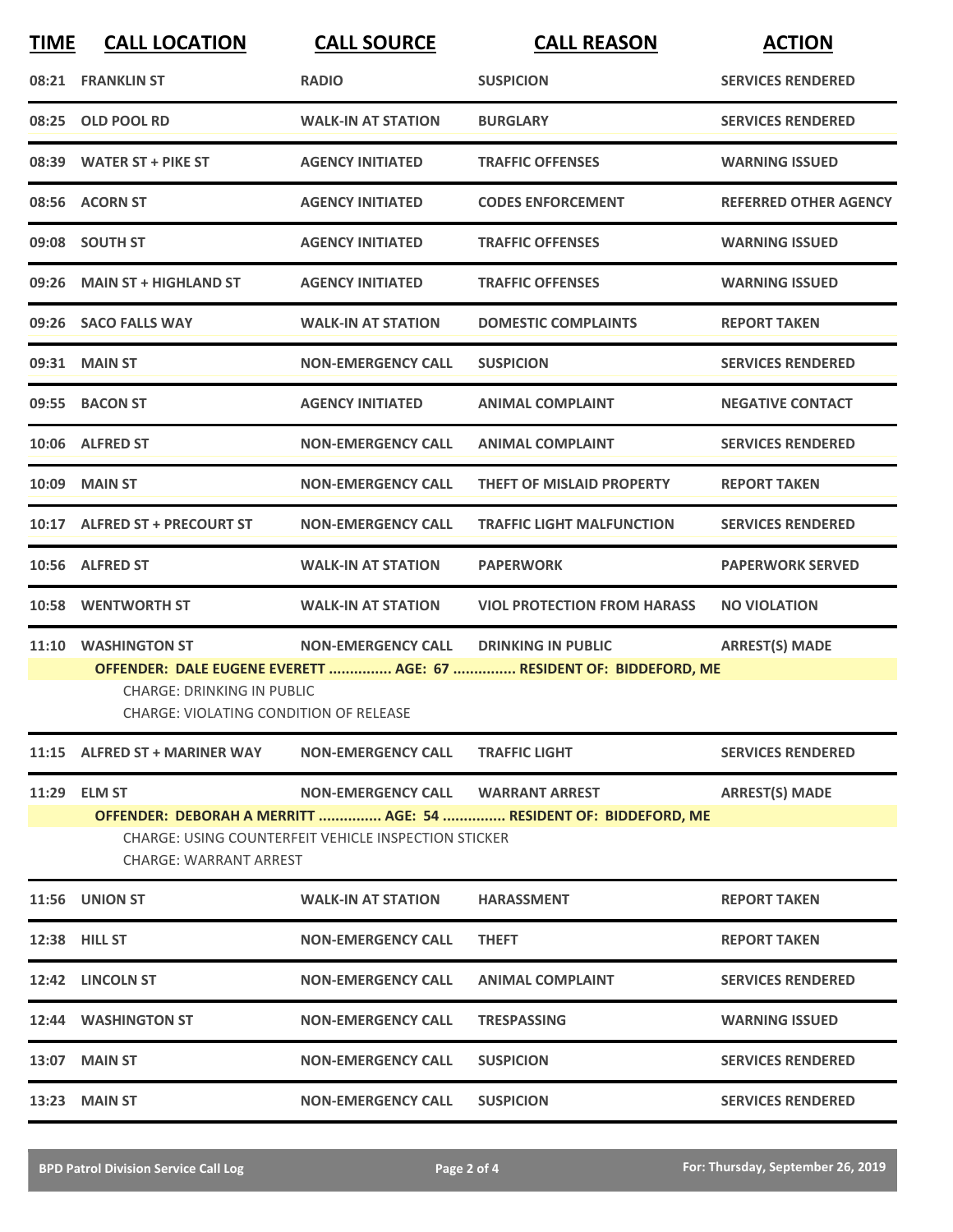| <b>TIME</b> | <b>CALL LOCATION</b>       | <b>CALL SOURCE</b>        | <b>CALL REASON</b>                              | <b>ACTION</b>            |
|-------------|----------------------------|---------------------------|-------------------------------------------------|--------------------------|
|             | 13:30 TIGER WAY            | <b>AGENCY INITIATED</b>   | <b>HARASSMENT</b>                               | <b>FIELD INTERVIEW</b>   |
|             | 13:49 ALFRED ST            | <b>WALK-IN AT STATION</b> | <b>CAR SEAT DETAIL</b>                          | <b>SERVICES RENDERED</b> |
|             | 13:59 BRIARWOOD DR         | <b>NON-EMERGENCY CALL</b> | <b>TRESPASSING</b>                              | <b>SERVICES RENDERED</b> |
| 14:00       | <b>MAY ST</b>              | <b>WALK-IN AT STATION</b> | <b>ARTICLES LOST/FOUND</b>                      | <b>REPORT TAKEN</b>      |
|             | 14:02 DIGITAL DR           | <b>AGENCY INITIATED</b>   | <b>ANIMAL COMPLAINT</b>                         | <b>NEGATIVE CONTACT</b>  |
|             | 14:07 LINCOLN ST           | <b>E-911 CALL</b>         | 911 MISUSE                                      | <b>NEGATIVE CONTACT</b>  |
|             | 14:20 GRANITE ST           | <b>NON-EMERGENCY CALL</b> | <b>CHECK WELFARE</b>                            | <b>SERVICES RENDERED</b> |
|             | 14:34 TOWN LINE RD         | <b>E-911 CALL</b>         | 911 MISUSE                                      | <b>SERVICES RENDERED</b> |
|             | 14:46 HILL ST              | <b>NON-EMERGENCY CALL</b> | <b>SUSPICION</b>                                | <b>SERVICES RENDERED</b> |
|             | 15:02 POOL ST              | <b>NON-EMERGENCY CALL</b> | ATTEMPTED/THREATENED SUICIDE NO ACTION REQUIRED |                          |
|             | 15:10 SOUTH ST             | <b>NON-EMERGENCY CALL</b> | <b>SUSPICION</b>                                | <b>REPORT TAKEN</b>      |
|             | 15:18 ALFRED ST            | <b>AGENCY INITIATED</b>   | <b>PHONE CALL</b>                               | <b>SERVICES RENDERED</b> |
|             | 15:23 FOGG AVE             | <b>NON-EMERGENCY CALL</b> | <b>SUSPICION</b>                                | <b>REPORT TAKEN</b>      |
| 15:40       | <b>MAIN ST</b>             | <b>WALK-IN AT STATION</b> | <b>THEFT</b>                                    | <b>CIVIL COMPLAINT</b>   |
|             | 15:41 ALFRED ST            | <b>NON-EMERGENCY CALL</b> | <b>ARTICLES LOST/FOUND</b>                      | <b>CALL TRANSFERRED</b>  |
|             | 15:46 SOUTH ST             | <b>E-911 CALL</b>         | <b>MENTAL ILLNESS CASES</b>                     | <b>SERVICES RENDERED</b> |
|             | 15:47 BARRA RD             | <b>NON-EMERGENCY CALL</b> | <b>SUSPICION</b>                                | <b>SERVICES RENDERED</b> |
|             | 15:56 HILLS BEACH RD       | <b>NON-EMERGENCY CALL</b> | ATTEMPTED/THREATENED SUICIDE REPORT TAKEN       |                          |
|             | 16:16 ELM ST               | <b>NON-EMERGENCY CALL</b> | <b>ARTICLES LOST/FOUND</b>                      | <b>ITEM REMOVED</b>      |
|             | 16:32 BRETON ST            | <b>E-911 CALL</b>         | <b>SUSPICION</b>                                | <b>NO VIOLATION</b>      |
|             | 17:00 ADAMS ST             | <b>E-911 CALL</b>         | <b>MENTAL ILLNESS CASES</b>                     | <b>SERVICES RENDERED</b> |
|             | 17:01 WENTWORTH ST         | <b>AGENCY INITIATED</b>   | <b>CODES ENFORCEMENT</b>                        | <b>SERVICES RENDERED</b> |
|             | 17:42 DUPONT AVE           | <b>NON-EMERGENCY CALL</b> | <b>ASSIST PD AGENCY</b>                         | <b>SERVICES RENDERED</b> |
|             | 18:10 ALFRED ST            | <b>NON-EMERGENCY CALL</b> | <b>COURT ORDERED CHECK IN</b>                   | <b>CALL TRANSFERRED</b>  |
|             | <b>18:50 GRANITE ST</b>    | <b>NON-EMERGENCY CALL</b> | <b>CHECK WELFARE</b>                            | <b>SERVICES RENDERED</b> |
|             | 20:31 ELM ST + PRECOURT ST | <b>AGENCY INITIATED</b>   | <b>TRAFFIC OFFENSES</b>                         | <b>WARNING ISSUED</b>    |